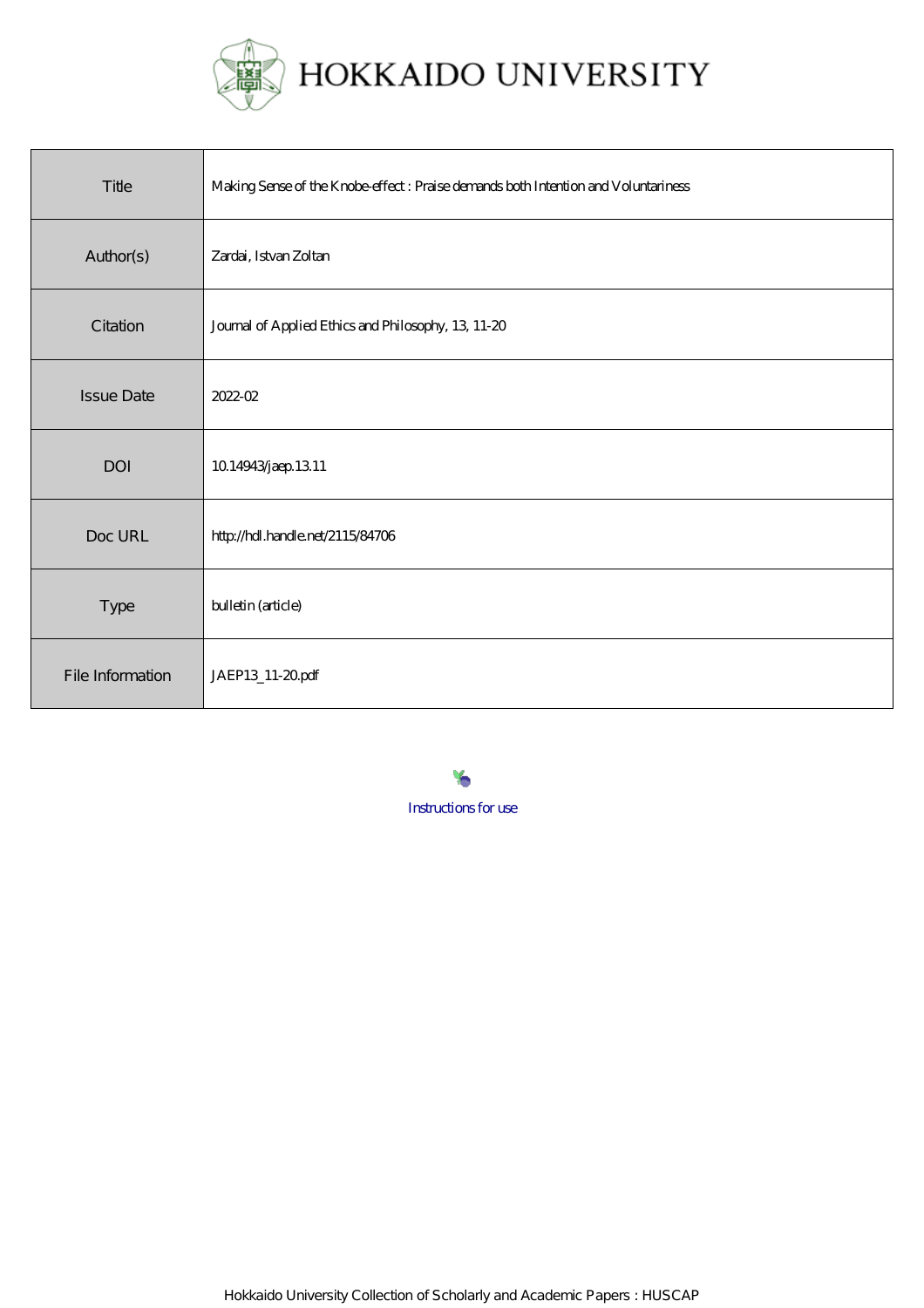# **Making Sense of the Knobe-effect**

# **Praise demands both Intention and Voluntariness**

# **Istvan Zoltan Zardai**

**Visiting researcher, Keio University**

## Abstract

The paper defends the idea that when we evaluate whether agents deserve praise or blame for their actions, we evaluate both whether their action was intentional, and whether it was voluntary. This idea can explain an asymmetry in blameworthiness and praiseworthiness: Agents can be blamed if they have acted either intentionally or voluntarily. However, to merit praise we expect agents to have acted both intentionally and voluntarily.

 This asymmetry between demands of praise and blame offers an interpretation of the Knobeeffect: in the well-known experiment people blame a company chairman because, although he harmed the environment unintentionally, he did so voluntarily. In turn, praise is withheld, because the chairman did not benefit the environment intentionally. This is a way of rendering the Knobe-effect a rational outcome. It is an advantage of this position, that the distinction between the intentionality and voluntariness of actions can be upheld, whether or not it is the best explanation of the Knobe-effect.

Keywords: action, Knobe-effect, intention, voluntariness, praise

1. One of the uses that philosophy of action serves to other sub-fields of philosophy, as well as beyond philosophy, is to offer clear views of what actions are, and as such of what the objects of our knowledge of actions, judgments of actions, and evaluations of actions are. Once a general view of action is worked out, a sensible view of intentional and voluntary actions can be offered and applied in other fields, hopefully helping to clarify questions concerning responsibility. This paper shows that making a distinction between actions being intentional and actions being voluntary, helps to understand why praise and blame are asymmetrical. I argue that this asymmetry is illustrated by one of the most exciting findings of experimental philosophy, the Knobe-effect.1

According to the paper in which Knobe reported his results, people asymmetrically evaluate actions as intentional when the action has known but unintended harmful results, and as unintentional when the action has known but unintended beneficial results. That is, people

are likely to claim that agents intentionally bring about harmful consequences of their intended actions and, as the experiment shows, people think agents should be blamed for such consequences. While at the same time they claim that agents unintentionally bring about the beneficial consequences of their intended actions and should not be praised for them. This asymmetry is called the Knobe-effect, and has spurred a rich literature of interpretation and explanations.

The main claim of this paper is that adopting a view of action which distinguishes intentionality and voluntariness helps to interpret the Knobe-effect correctly by shedding light on an underlying asymmetry in the criteria of moral desert. The asymmetry's explanation is that for an agent to deserve praise the agent has to act both intentionally and voluntarily, while to deserve blame it is enough that the agent acts intentionally or voluntarily.<sup>2</sup> Intentional but involuntary actions, and unintentional but voluntary actions do not merit praise,

<sup>1</sup> Named after Joshua Knobe who carried out the original experiment. See his 2003.

<sup>2</sup> For alternative accounts of the asymmetry of praiseworthiness and blameworthiness see for example Susan Wolf's 1980 and Dana Nelkin's 2011 work.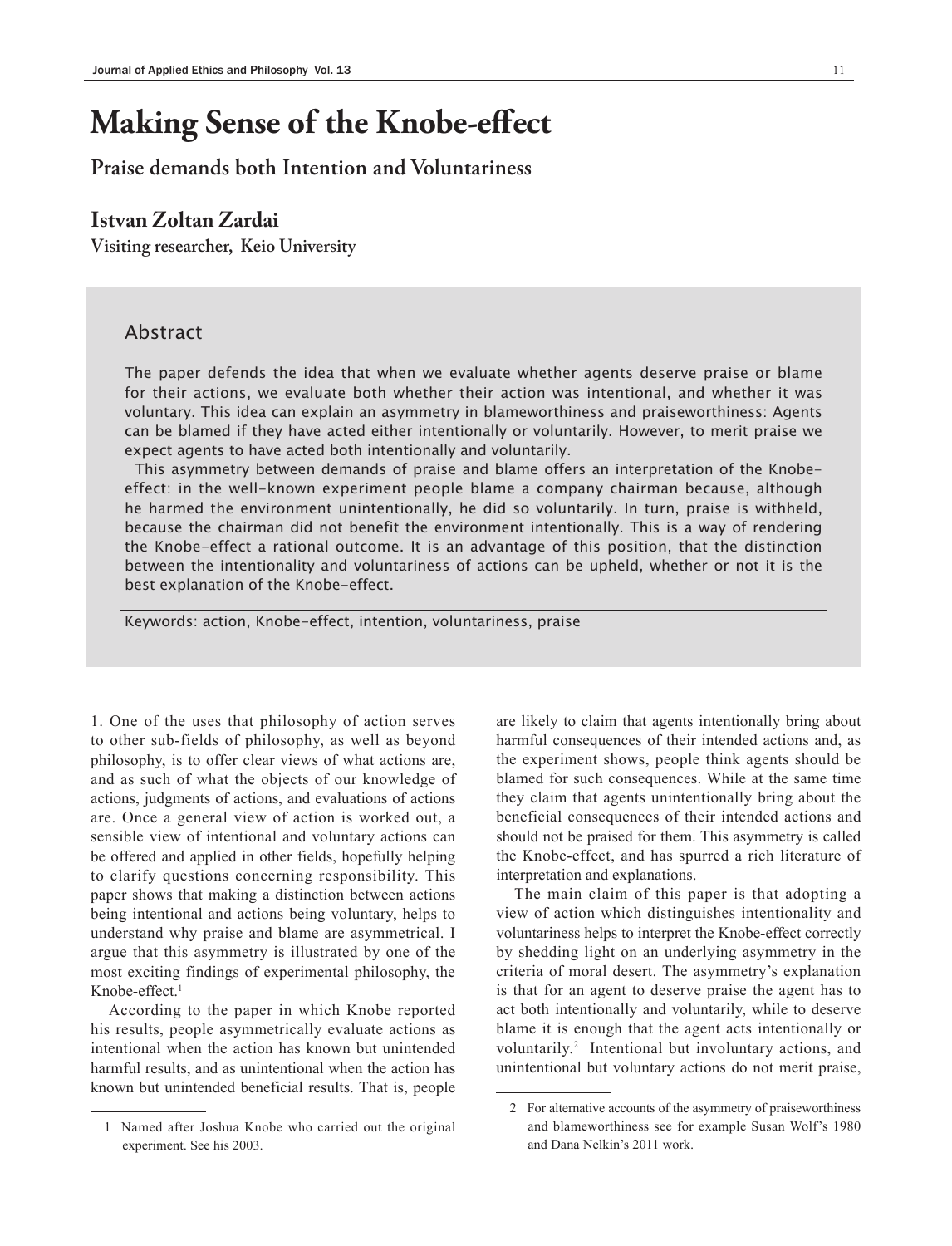but can earn blame for the agent. This means that the asymmetry in our evaluations of actions and our resulting blaming and praising of agents highlighted by the Knobe-effect is rational. If this is the true explanation of the experiment's results, then there is no fundamental incoherence in folk-judgments, nor are people swayed by the moral status of outcomes. It is possible of course, that the distinction between the intentionality and voluntariness of actions is a real distinction that needs to be made, and that the criteria of praise and blame are asymmetric in the way presented here, nevertheless when people evaluated the vignettes of Knobe's experiment they were influenced by other considerations or affected by some psychological mechanism they were unaware of. The explanation presented here can then be still a true view of intentional and voluntary actions, and of the criteria of praise and blame, without being an explanation of the experiment. Carrying out experiments to test whether people are relying on the distinction between intentionality and voluntariness would be the topic of a further project and is not among the goals of this paper. The distinction between intentional and voluntary has been drawn by Aristotle, Kant, and other philosophers.3 A substantial recent attempt to render the distinction explicit can be found in John Hyman's book Action, *Knowledge, and Will* (2015). The paper relies on Hyman's view to introduce the distinction.

2. Knobe's experiment, which yielded the effect named after him, had the following setup: participants were presented with two vignettes, two stories with a single difference. In the first story the chairman of a company is told that the new strategy worked out will benefit the company if implemented, and it will also have the result of benefitting the environment. In the second story the chairman of a company is told that the new strategy

worked out will benefit the company if implemented, and it will also harm the environment. In both cases the chairman decides to implement the new strategy, stating that his concern is benefiting the company and he does not care about helping the environment.

Participants are then asked to judge whether the chairman benefitted the environment intentionally in the first scenario, and whether he harmed the environment intentionally in the second. In the original experiment the majority of participants, 77%, judged the chairman to have benefitted the environment unintentionally, and 82% of respondents judged the chairman to have harmed the environment intentionally. Respondents were then asked how much blame or praise they would assign to the chairman. Participants assigned high rates of blame in the harm case, and low levels of praise in the help case. The effect has been replicated several times with the same and different vignettes too. The following is the original text of the harm-case;

The vice-president of a company went to the chairman of the board and said, 'We are thinking of starting a new program. It will help us increase profits, but it will also harm the environment.' The chairman of the board answered, 'I don't care at all about harming the environment. I just want to make as much profit as I can. Let's start the new program.' They started the new program. Sure enough, the environment was harmed. (Knobe 2003, 191)

and the following is the benefit-case

The vice-president of a company went to the chairman of the board and said, 'We are thinking of starting a new program. It will help us increase profits, and it will also help the environment.' The chairman of the board answered, 'I don't care at all about helping the environment. I just want to make as much profit as I can. Let's start the new program.' They started the new program. Sure enough, the environment was helped. (Knobe 2003, 191)

As can be seen the only difference between the two stories presented to participants of Knobe's original experiment is the use of the words 'harm' and 'help'.

3. Numerous explanations of what leads to the incoherence have been proposed. Some commentators are of the view that because the responses were asymmetrical, the result shows that the participants' judgments regarding intentionality were incoherent in an irrational way, perhaps swayed by the moral status of the side-effects (Nadelhoffer 2004, Knobe 2006, Malle 2006); or that some relevant difference has been

<sup>3</sup> Ursula Coope (2010) and David Charles (2017) discuss Aristotle's distinction and its different versions in the *Eudemian Ethics* and the *Nicomachean Ethics.* Kant makes use of the distinction in his *Groundwork for the Metaphysics of Morals*, see the examples of the shopkeeper, and of the man who has lost all desire to live, but chooses to go on out of a sense of duty. (Kant 1786/2011, 22-25) In both cases there is an important difference between simply doing something one wants and aims at; and between doing something one wants and aims at, while one is aware that one could do otherwise and nevertheless acting this way out of respect for the moral law. Kant's view is of course different from Aristotle: Aristotle stresses the ability to judge well (recognise what there is reason to do), and develop the habit to act accordingly; while Kant emphasises the role of choosing the right thing for the right reason (out of respect for the moral law). The connections between choice, obligation, and compulsion are complex; compare Hyman 2015, 92-96.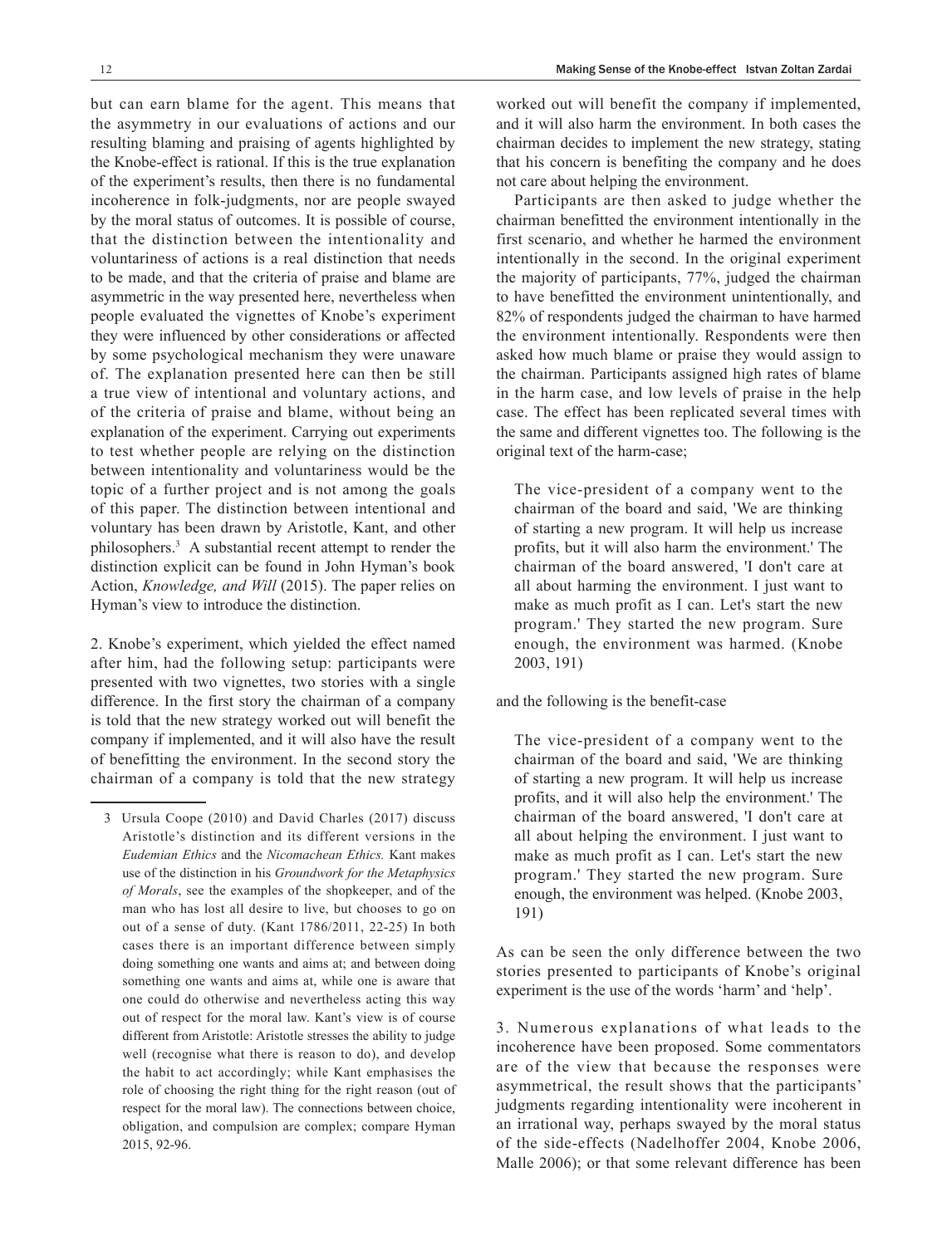detected by them, which is not apparent from the text and the setup of the experiment, and that difference explains the asymmetry in the evaluations. For example, Shaun Nichols and Joe Ulatowski proposed that there are two conceptions of intention at play, one is motivation sensitive – whether the action was intentional depends on whether the agent wanted to do  $it$  – and one is knowledge sensitive – whether the action was intentional depends on whether the agent knew that he is doing it. (Nichols and Ulatowski 2007) Frank Hindriks suggested that the notion of intentional action has a normative component. (Hindriks 2008) Knobe himself (2006) proposed that the folk concept of intentional action is responsive to the moral nature of side-effects. If I understand him correctly, this does not mean that philosophers are wrong about the way they use intention, however, it does mean that philosophers' conception of intention is a technical one and can be used for other things than the everyday conception of intention. This would be a pluralism about conceptions of intention.4

Most researchers engaging with the issue attempted to explain why the chairman was evaluated by participants as having acted intentionally and blamed accordingly. This approach relies on the premise that since the chairman did not have a direct intention to harm the environment, he should not be evaluated as having intentionally harmed it and should not be blamed for this. Commentators taking this track found the responses of participants to the help condition less puzzling. That is, the majority of philosophers and psychologists seem to have endorsed the idea that the chairman did not deserve either blame, or praise, and that while the chairman decided to implement the new program intentionally, harming the environment and helping the environment were results of this.

4. My main claim is that from a philosophical perspective it makes sense that people evaluated the two cases asymmetrically. This is so, because people deserve to be blamed for what they did both when they do something intentionally (but involuntarily), when they do something voluntarily (but unintentionally), and when they do something intentionally and voluntarily.<sup>5</sup> The chairman harmed the environment unintentionally

but voluntarily. However, people only deserve praise for their actions when they do them both intentionally and voluntarily. Since the chairman helped the environment voluntarily but not intentionally, he doesn't deserve praise for helping the environment. This distinction can render the responses of participants rational and coherent. The interpretations which propose that there are different conceptions of intention – and claim that folks use a different conception from the philosophical ones in a rational way – and the ones which claim that the folk is simply misguided in their application of their conception of intention (which is similar to that of philosophers') due to the moral quality of the actions might still be correct. Still, it is important that, understood in the way I propose here, the experiment does not create problems for philosophical usages of intention, that is, even if there are folk conceptions of intention (distinct from philosophical ones) that make the experiment's outcome rational and coherent it does not mean that those are the only ones that can make sense of it, or that philosophers have to use those same conceptions. So, what I provide in the following pages is mainly a philosopher's explanation of why I think the outcome of the experiment makes sense and why it is correct to assign moral responsibility asymmetrically in cases of praise and in cases of blame.<sup>6</sup>

If we make the distinction between intentionality and voluntariness, and accept that there is an asymmetry in the criteria of praise and blame, then it can be understood why people blame the chairman in the harm case, and why they deny him praise in the benefit-case: participants judged that while the chairman did not harm the environment intentionally, he harmed it voluntarily, and this is grounds enough for blaming him. If it was clear for participants that the chairman deserves blame, they might have expressed this in replying that he acted intentionally. That is, their judgment that the chairman harmed the environment intentionally expresses their view that he deserves blame because he harmed the environment voluntarily.

We can represent Knobe's results and his interpretation of them in this way

Harm case Benefit case Participants' moral judgment Bad Good

<sup>4</sup> For a similar kind of pluralism about conceptions of action see Sandis 2012.

<sup>5</sup> People deserve blame for some of their unintentional and involuntary doings and for some omissions too, since in certain cases it is their fault that they were not in a position to be able to recognize that they were doing something wrong, or that they had to do something, or that they would be forced to do something. Arguably some of these cases are cases of voluntary passivity; see Aquinas *ST* first part of the second part, q. 6., a. 8; also Hyman 2015, 79-81.

<sup>6</sup> Merely making the distinction between intentionality and voluntariness does not commit us to any position regarding free will, determinism, or retribution. The distinction can be endorsed by compatibilists and incompatibilists alike. Regarding retribution and therapy, the view does claim that there are clear criteria of blame, but how we should treat those who are blameworthy is a further question.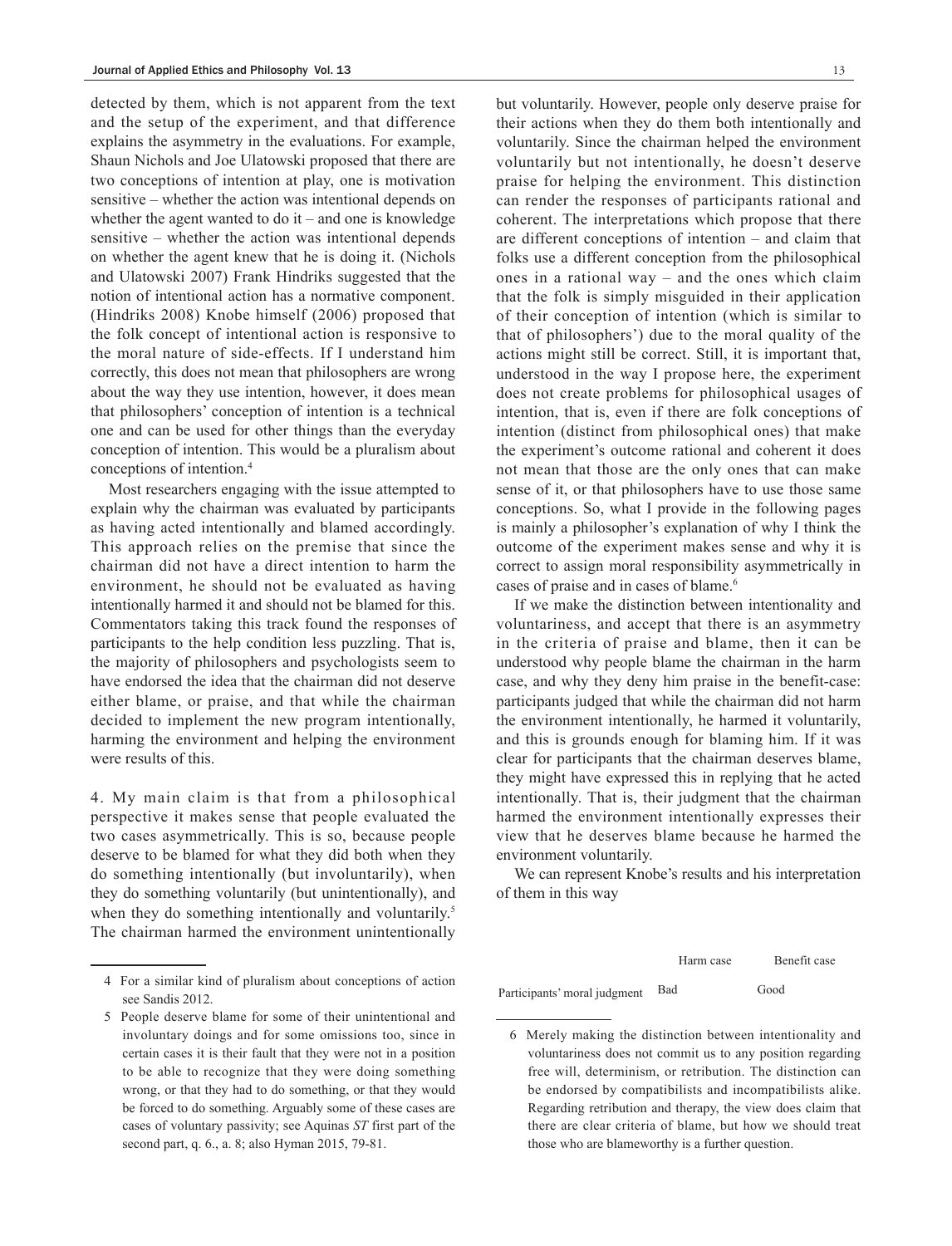| Participants' evaluation | Harm intentional | Help unintentional |
|--------------------------|------------------|--------------------|
| Assigning                | <b>Blame</b>     | No praise          |

#### **Figure 1** *Knobe's interpretation of his results*

That is, Knobe understands people to first judge agents' actions and their outcomes morally, and their usage of 'intentional' and 'unintentional' to track the moral evaluation. Judging the action intentional and unintentional respectively is coherent with whether the agent is deemed to deserve blame or praise for what they did. Judging the actions to be morally bad or good also has the role of justifying blame and praise, rather than making this dependent on independent criteria of intentionality and unintentionality.

I propose the following way to understand the responses of participants, based on the distinction between intentionality and voluntariness

|            | Harm case          | Benefit case       |
|------------|--------------------|--------------------|
| Response-I | Harm unintentional | Help unintentional |
| Response-V | Harm voluntary     | Help voluntary     |
| Morally    | Blame              | No praise          |

## **Figure 2** *Interpretation of Knobe's experiment after introducing i) the distinction between voluntary and intentional, and ii) the asymmetry of praise and blame*

As can be seen, if we endorse the distinction between the intentionality and voluntariness of actions we can make sense of the judgments without taking participants to base their responses on a preliminary moral judgment of the action, and using 'intentional' or 'unintentional' to express their moral evaluation of the actions. On this view respondents do look for some criteria independent of the moral quality of the actions and their results, namely, they evaluate how agents related to their actions and their results: did they bring them about intentionally and voluntarily? Participants evaluate the action for these two criteria and then assign their blame and praise accordingly. This evaluation makes sense if we accept that it is harder to earn praise than to deserve blame.

The asymmetry arises because to deserve blame it is enough that an agent does something voluntarily but not intentionally (and also the reverse); however, to deserve praise for doing something it is not enough that an agent brings about some good outcome voluntarily, they also have to do so intentionally. In this case the chairman does not deserve praise for helping the environment because, while he did help the environment voluntarily in that he *knew* that starting the new programme will help the environment (he wasn't ignorant), and he did choose to start the programme *without* being subject to *duress* to do so (he wasn't coerced), he did *not* do so *with the goal* of helping the environment. The chairman had not been motivated to help the environment, it wasn't his goal to help the environment, and he didn't do so in knowledge of aiming at doing so; furthermore, he ignored considerations about the environment when making his decision. Praise is then pre-empted by two factors: one is, that the chairman did not intentionally help the environment, and when one does something good unintentionally one does not deserve praise or recognition for it, since one was not motivated by wanting to do a specific good thing or aiming at the good.

The other factor is that while the chairman's attention was called by the vice-president of the company to the fact that the new programme will help the environment, he nevertheless chose to ignore considerations about the environment when choosing what to do. It is reasonable to assume – and it was reasonable probably to do so on the part of the participants of the experiment – that someone in an influential leadership position is a responsible and well-informed enough person to know about the weight that environmental issues carry these days. Choosing to ignore considerations about harming or helping the environment can indicate unacceptable ignorance about their importance, or a character flaw of not caring enough about issues of great public importance. Either way, it is clear that the chairman does not deserve praise for helping the environment, even though he can be said to have helped the environment voluntarily since he was not coerced or under duress to do so. If anything, he could be blamed for his ignorance or flawed character and lack of values.

5. In spelling out what are conditions of doing something intentionally and when someone is acting voluntarily, I rely on the work of John Hyman. Hyman's ideas are an ideal departure point because they take into account the most important work on intention in the last 70 years – Elizabeth Anscombe's and Donald Davidson's views – and build on these. Hyman's view also tries to rectify a regrettable historical development in anglophone philosophy, namely the conflation of intentionality and voluntariness. There are two separate ways in which agents relate to their actions and these have been run together: voluntariness has been misinterpreted as simply a subset or aspect of intentional actions. In the free will debates voluntariness has been conflated and confused with freedom from determinism. We can distinguish between these two aspects of actions in the following way

### *Doing something intentionally*

An agent does *x* intentionally if they have a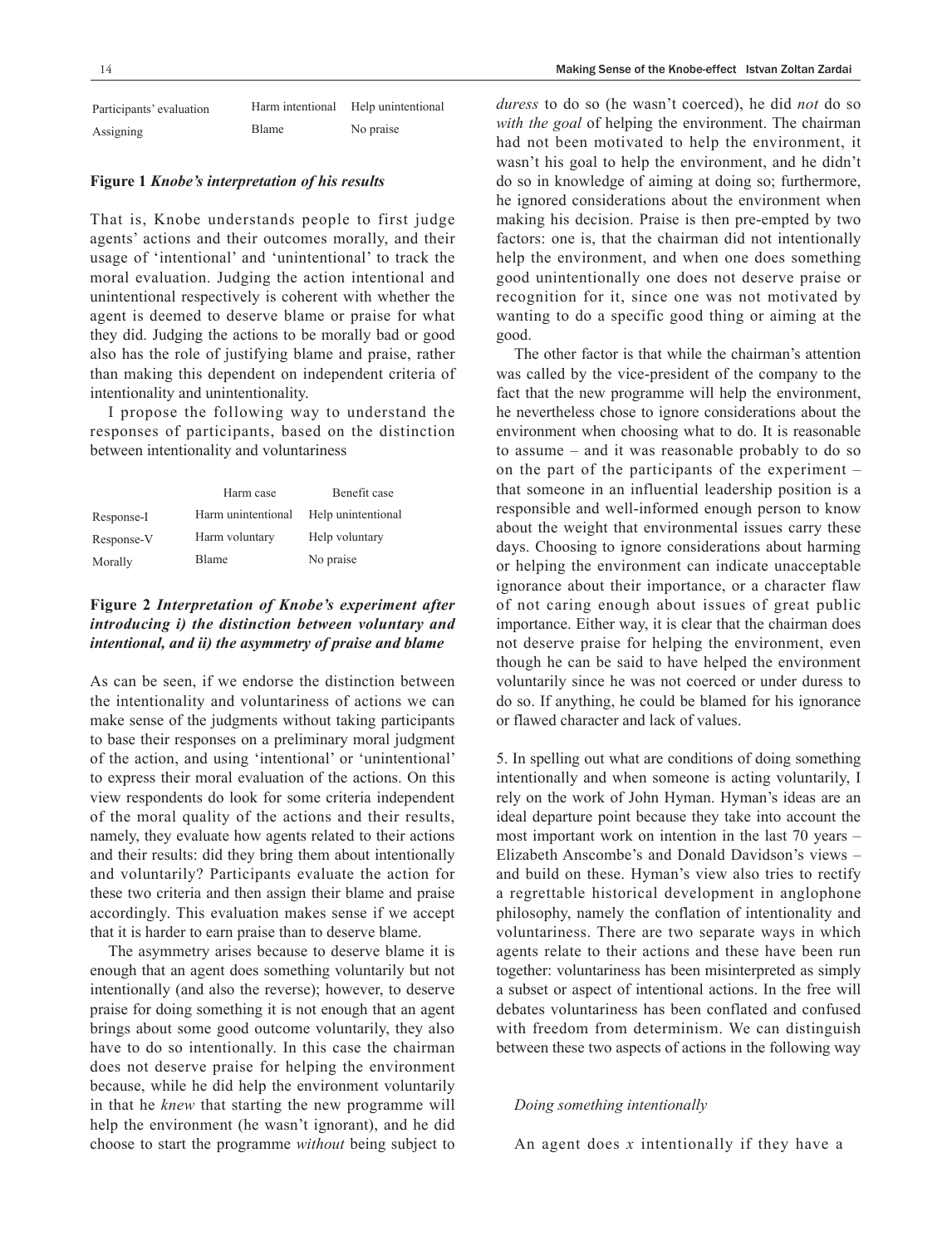motivation to do *x* and their doing so manifests this aim (realises the content of their desire which causes their action).7

#### *Doing something voluntarily*

An agent does *x* voluntarily if they do not do it out of ignorance or compulsion. (Hyman 2015, 77) 8

Agents act voluntarily if they could have chosen otherwise, and were neither acting under ignorance or under compulsion (duress). That is, voluntariness is a negative concept: it is defined 1 in terms of the absence of circumstances which rob agents from their freedom in the sense that they have to do (or undergo) what another agent forces them to do (or suffer), and 2 in terms of the agents being aware of the relevant moral aspects of their actions (or what they undergo), their rights and obligations, and so on.<sup>9</sup> Involuntariness is not opposed to metaphysical determination, but to duress by another person or organization, and by ignorance, that is, by being unaware of what one is doing. Just because

- 8 Note the similarity of this notion of voluntariness to Aristotle's, worked out in the *Nicomachean Ethics* III 1, 5, and V 8, and the *Eudemian Ethics* II 6-9. As Ursula Coope summarises it, according to Aristotle "**1** an action is not voluntary if it is forced (1110a 1ff.); and **2** an action is not voluntary if it is done in ignorance of the particular circumstances of the action (1110b18ff)". (Coope 2010, 439) Although, the issue is less than clear, since, as David Charles (2017, 10-11) argues, in some respects Aristotle's usage of voluntary seems to resemble our ideas about intentionality, especially in discussions in the *Nicomachean Ethics*; see the example of the captain who, in order to save his ship from sinking, under extreme threat decides to throw overboard some of his cargo. Aristotle talks here of a mixed case, that is partly voluntary since the agent had the ability to choose in a literal sense, but was under compulsion. As Charles notes, this is closer to our notion of intentional, than to voluntary. (Charles 2017, 13-4) Hyman agrees with Charles on this point, and supports the *Eudemian* view. See Hyman 2015, 84-87, including footnotes 24 and 29.
- 9 Hyman follows Aquinas in recognising the possibility of voluntary passivity: cases when someone undergoes something voluntarily. An example of this would be when one consents to an operation. During the operation one is not active as an agent, but one has consented to being a patient, hence one undergoes the surgery voluntarily. On the connection between consent and the relevant notion of choice to voluntariness see Hyman 2015, 88-91.

someone is able to choose not to comply with coercion, say in a case when one is threatened by a robber holding a gun, it does not mean that if one deliberately, coolly, and rationally complies, then one did so voluntarily. Such actions are involuntary, even if they are intentional. Complying with the robber's demand to hand over my wallet can be intentional – it realises my desire to survive the encounter unharmed and aims at bringing this about – while being involuntary, since I wouldn't hand over my wallet to a stranger unless I would be forced by them. This kind of intentional submission to a threat is nonconsensual. (Hyman 2015, 90-91)

Hyman defends a notion of intention that is causal *and* dispositional. He writes that

In sum, an explanation of an intentional act that refers to the desire the act expressed or to the intention with which it was done is both causal and teleological. It is causal because it refers to a disposition, and it is teleological because the kind of disposition it refers to is a disposition to pursue an aim, in other words, a disposition that is manifested in goal-directed behaviour. (Hyman 2015, 130)

Hyman argues in detail for a view of intention that combines key insights of Wittgenstein, Anscombe and other defenders of dispositional or non-causal explanations, with the stronger points of causal, Davidsonian views. In effect, he proposes that Wittgenstein, Anscombe, and others following them made a mistake when denying that dispositions can provide causal explanations; whereas Davidsonian views of action – Humean Theories, or causal theories of action – miss the point that desires are dispositions, the content of which is an aim, and this aim is expressed in actions, and hence intentional action has a teleological structure. (Hyman 2015, chapter 5) We do not need to enter into the details of Hyman's arguments here. While I think that his position is an improvement on causal theories of action, any view would do for our present purposes that could capture the point that the intentionality of actions tracks whether they are expressions of an agent's desire to achieve an end knowingly. Hyman's view does this explicitly, and this way we get a very clear distinction between the intentionality and voluntariness of actions: the intentionality of actions concerns the agent's desires and their relation to the action – is the action *actually* caused by a desire of an agent to attain an aim –, whereas the voluntariness of the action depends on whether or not the action is done in the *absence* of certain causes (threats and other forms of duress, or obligations that the agent does not want but has to follow, or lack of relevant information about what they are bringing about).

Given these definitions, one could say that the

<sup>7</sup> For the purposes of the paper, I'm leaving out some details of Hyman's position which are relevant to the debates he considers, but do not make a difference to the proposed understanding of the Knobe effect. For his full view see his 2015; esp. chapter 4 regarding voluntariness, and chapter 5 on intention.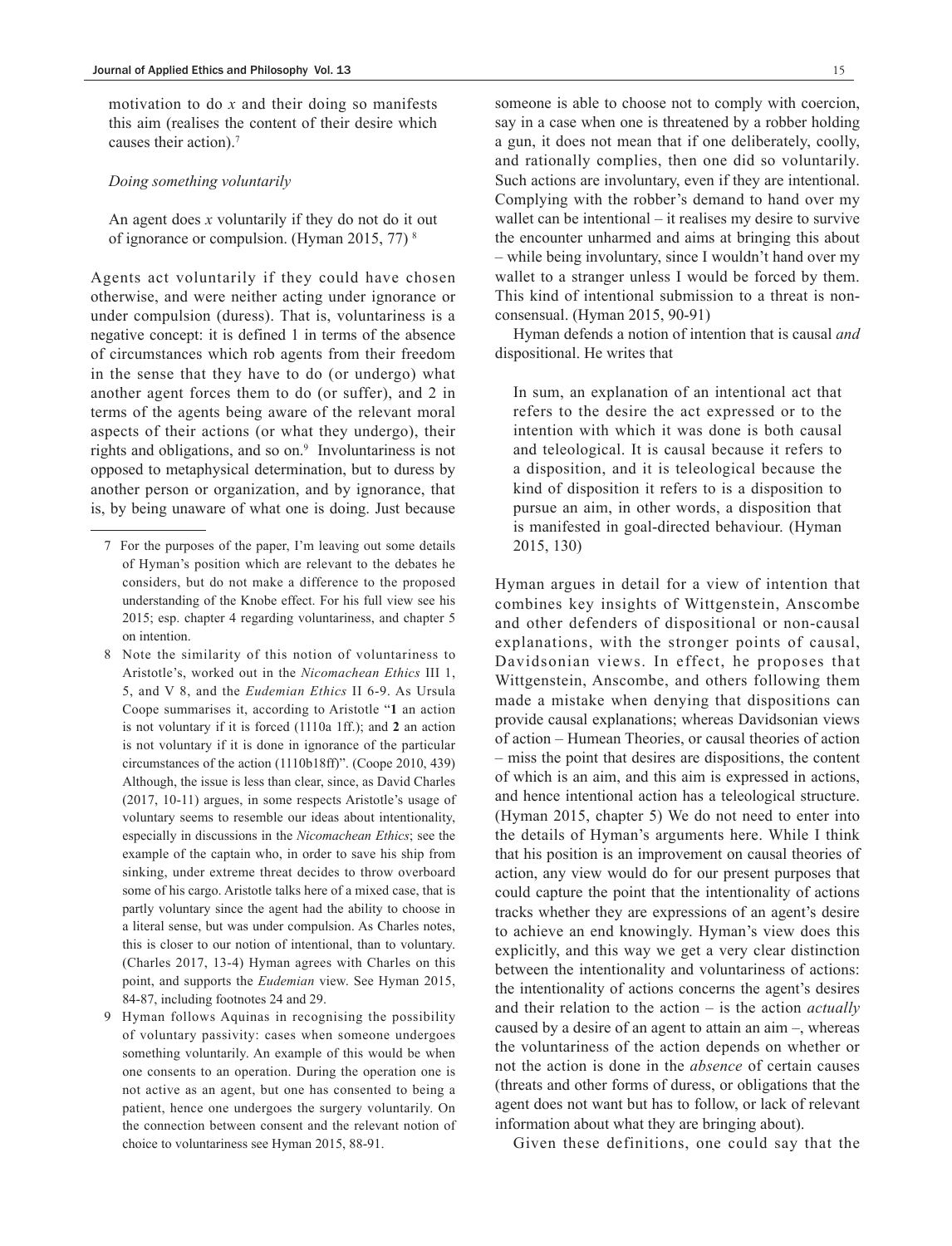chairman did not choose whether to harm or help the environment; he simply chose whether to implement a profitable new programme or not. But this is not true, since the chairman at a minimum chose to put the environmental considerations aside, that is, to ignore considering them in making up his mind about starting the new programme, without being in ignorance about the existence of environmental reasons. He did not necessarily choose to judge the specific environmental harm or benefit caused by adopting the new program, but he certainly judged that in general environmental considerations can be discounted when making such decisions. And he did so while fully informed about the availability of the option of taking the relevant information into account, and also without being under

6. Some people, among them Knobe (Knobe 2006), suggested that the result indicates that people categorise actions as intentional or unintentional based on the moral status of the results of the actions. This would be an interesting – and for many, troubling – finding. It would show that the status of an action as 'intentional' or 'unintentional' depends not, or not only, on psychological criteria, but on moral ones. As it stands, I don't think this the case, nor that ordinary people would be wrong when they allocate blame to the chairman. The relevant difference that accounts for this is voluntariness.

compulsion to ignore it; that is, he did so voluntarily. 10

Knobe's result was evaluated as confusing by many, because it either rendered intention, at least partially, a moral, normative notion. The current ruling view in philosophy of action is however, that the intentionality of actions depends on the psychology of the agent before and during acting. Did the agent want to do the act? Did the agent have a plan to do it? Did this intention play a role in the agent's reasoning before and/or during acting? Did the agent act for reasons they endorsed? Did the agent aim at acting in that way/something realised or achieved by the action? These are the questions which are asked to elucidate in most cases when intentionality is in question. If intentionality is the most prominent feature of actions, then, while it does not follow necessarily, it is a plausible view that praise and blame should be allocated to people depending on whether or not they acted intentionally or not, at least in most cases. This is why the asymmetry in Knobe's result is for many not only perplexing, but also troubling. If it were a correct depiction of what participants thought and how people in general evaluate actions, then it would show both incoherence of judgment, or the falsity of the psychological picture and at the same time incoherence in moral judgment. If people get confused by such a simple and clear-cut case when it comes to allocating blame and praise, then surely the folk cannot be trusted in more complex, real-life cases, when more actors, factors, and results have to be taken into account to arrive at a judgment.

The alternative interpretation I present helps to make sense of the asymmetry. The interpretation claims that the participants did not have the option to choose the correct reply, and as a result they evaluated the chairman as having harmed the environment intentionally to express that he should be blamed. That he acted voluntarily is good grounds for blaming him. So, what the second judgment of participants reflects is that the chairman should be blamed for the harm done to the environment but not because he caused it intentionally, but because he caused it voluntarily. This interpretation of the experiment lays to rest the worry about intentionality. If the respondents distinguished between intentionality and voluntariness, and this is what the asymmetry expresses, then their asymmetrical judgments of the two cases were coherent and rational. The chairman harmed and helped the environment unintentionally; however, he did both voluntarily. This is good grounds for blame, but not enough for praise.

7. Some readers might worry that the distinction I introduce is very technical, and ordinary people would not be able to trace it. I think this is unfounded. Anyone can understand the difference between someone wanting to help do voluntary work to help their neighbourhood – say working on restoring houses after a natural disaster – therefore doing the job, and someone else, let's say a prisoner, not wanting to help but being ordered by the court and the prison to perform this job. What is done is good in both cases – fixing a damaged house – but only in the first case is there a good doing by an agent. The first case is one of acting intentionally and voluntarily, while the second is one of acting intentionally but involuntarily. If the prisoner follows the orders and starts working on the damaged house he is doing so intentionally because he has some motivation to do it. By working on the house, he might be aiming at some further thing – reducing his sentence by showing good behavior, avoiding additional penalties – but even then, he intends to work on the house at best as a means to something else. He is not working on it voluntarily because if there would be no legal pressure on him – no coercion – to do so he would not choose to do so. His will to do so is not something that originates in his character or is in line with his values and views, but

<sup>10</sup> While humans can be in circumstances under which financial considerations – losing income, getting into trouble at work, and so on – can count as the kind of duress which renders one's actions involuntary, in the case of the chairman it is reasonable to presume that this condition does not hold. An unsurprisingly small number of chairpersons are destitute or in a position *especially* vulnerable to pressure.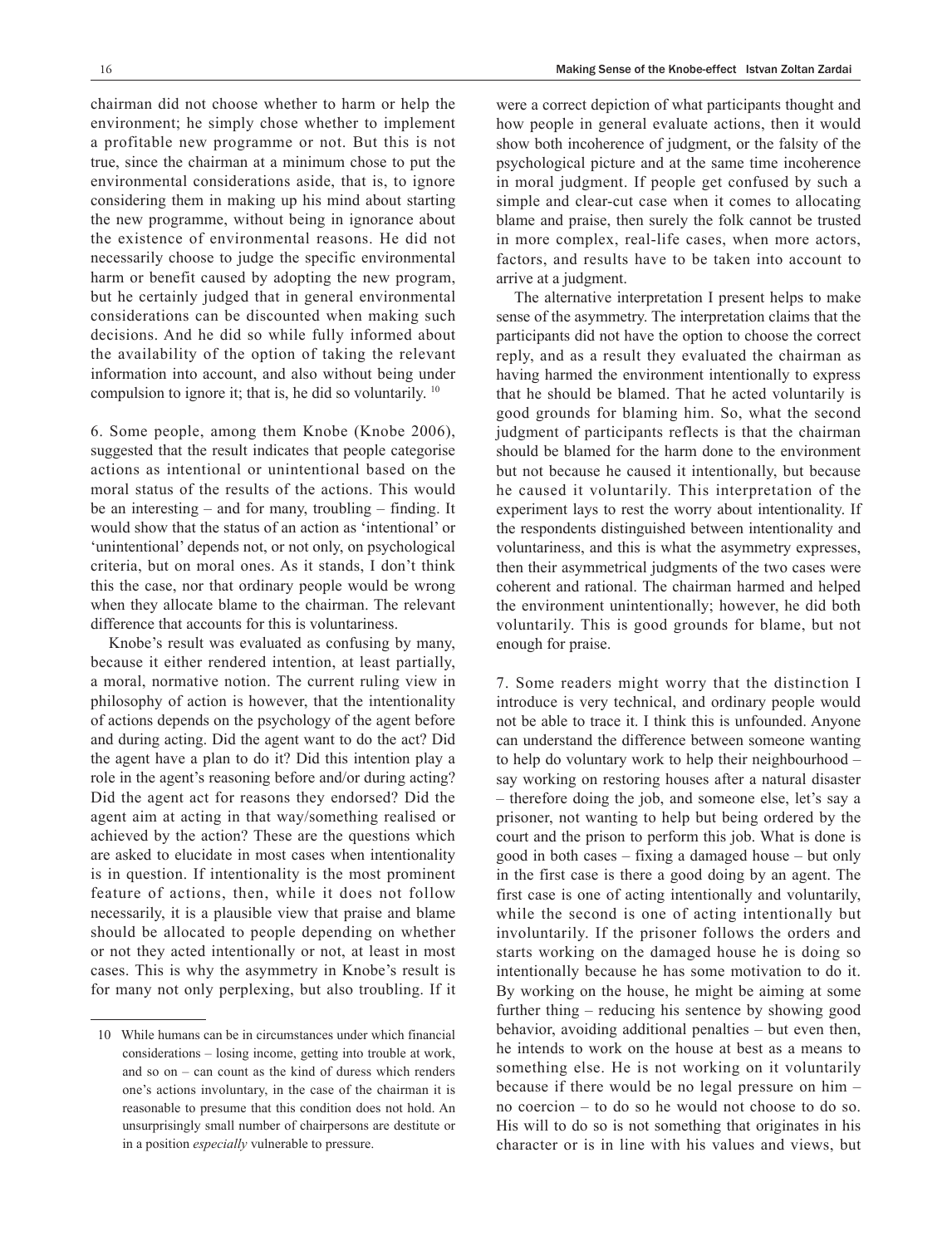something that is forced on him.

It would be interesting to explore in future experiments whether people would find the prisoner's doing of the repair works intentional or not. In case they would, that would confirm the idea that people can make the distinction between voluntary and intentional, and would recognize here that the prisoner had a desire for an aim – say, to shorten his sentence on grounds of good behaviour – and his action expressed this desire, while at the same time, if there would be no duress to express good behaviour in this way and the task would not be compulsory – meaning that not doing it would count as bad behaviour and against the prisoner's aim – then he would not do it.

Furthermore, almost everyone could understand that both of these cases are different from when someone is absentmindedly tapping on the desk while listening to a lecture (unintentionally, but voluntarily), and from lying on the concrete after being pushed down by a commando unit during a protest (which is unintentional and involuntary). It might be possible that most people who do not work with such concepts regularly – as philosophers, judges, lawyers – would not express the difference by using the words 'intentional', 'unintentional', 'voluntary', and 'involuntary.' Nevertheless, they might be able to understand and track the distinctions, no matter how they would express them. People often use more specific expressions that combine multiple evaluations of an action or an agent, say when we describe someone as a person who relishes attention. Such a remark can explain why they are a good speaker, it can be a compliment in the right context meaning that the person does well in public performances, it can contain an admonition to the effect that perhaps the person cares too much about gaining the attention of others, that their performances are entertaining to others and they have routine in speaking to an audience, and so on.

The idea that sometimes we combine evaluations is lent support by some results of Sverdlik (2004) where he found that it is not merely the moral rightness or wrongness, helpfulness or harmfulness of actions, that influences people's judgment, but also whether the agent regrets what they do. In the examples which participants of Sverdlik's study had to evaluate, Jones has to mow his lawn early in the morning, knowing he will wake up his neighbours. In one scenario, he regrets this, nevertheless since he has to mow the lawn, he does so. In an alternate scenario, Jones does not regret waking up his neighbours, he simply mows the lawn and wakes them up. A higher percentage of respondents evaluated as intentional the case in which Jones did not regret waking up his neighbours, than the one in which he did regret doing so. It has already been pointed out by Aristotle, that regret has a close connection with voluntariness:

according to Aristotle, actions done without knowing what one is doing, acting out of a passion – say, when one is drunk – are involuntary, *if they are regretted*. (Charles 2017, 12 and fn. 34; see also Hyman 2015, 98- 99) I think a good explanation of why Aristotle thinks so is that lack of regret would show that even if the agent would have known what they are doing, they would have endorsed acting out of the passion manifested in their action, and embraced it as their own. If there is no regret, that shows that neither duress nor ignorance are realised in a way to render the action involuntary, and something the agent is comfortable choosing was done by them. This also indicates that since respondents lack the option of evaluating separately the intentionality and voluntariness of the action, they conflate the two, and what their ratings of intentionality show is possibly their ratings of voluntariness.

My proposed interpretation also avoids the worry about the incoherency or outcome dependency of moral judgments. It does so mainly by offering a more complex picture of judgments about actions. At first sight it might appear that what the interpretation shows is that moral evaluation, and blame and praise, is independent of whether the action was intentional or unintentional, and depends only on whether it was voluntary or involuntary. If this were so, this would lead to an incoherency issue again: it would mean that participants evaluated both the harm and the benefit cases as unintentional but voluntary. If moral status, and blame and praise, depended on voluntariness, then this were a problem, since the judgments regarding voluntariness should be the same, and the asymmetry would be left unexplained. But there is a distinction in the moral judgments and there is an explanation for this, that has to do with moral considerations. What the findings reveal is that the conditions of attributing blame and praise are different. The proposed solution then does not claim that intentionality is irrelevant to praise and blame. Rather to the contrary: one can be blamed for intentional and voluntary actions, for doing something intentionally but involuntarily (like handing over prisoners of war to a cruel detention centre, the commander of which demands this, threatening anyone resisting him with physical retortion), as well as for doing something unintentionally but voluntarily (like drumming on the table while listening to someone's lecture). That is why the chairman is blamed for doing something unintentionally and voluntarily when he harms the environment.

Earning praise is somewhat different: it is more demanding.11 We don't simply deserve praise for doing

<sup>11</sup> At least in one respect. In another, as Dana Nelkin convincingly argues (2011, 39-42), praise demands less: it can be deserved even if agents could not have chosen otherwise or have acted for different reasons, as long as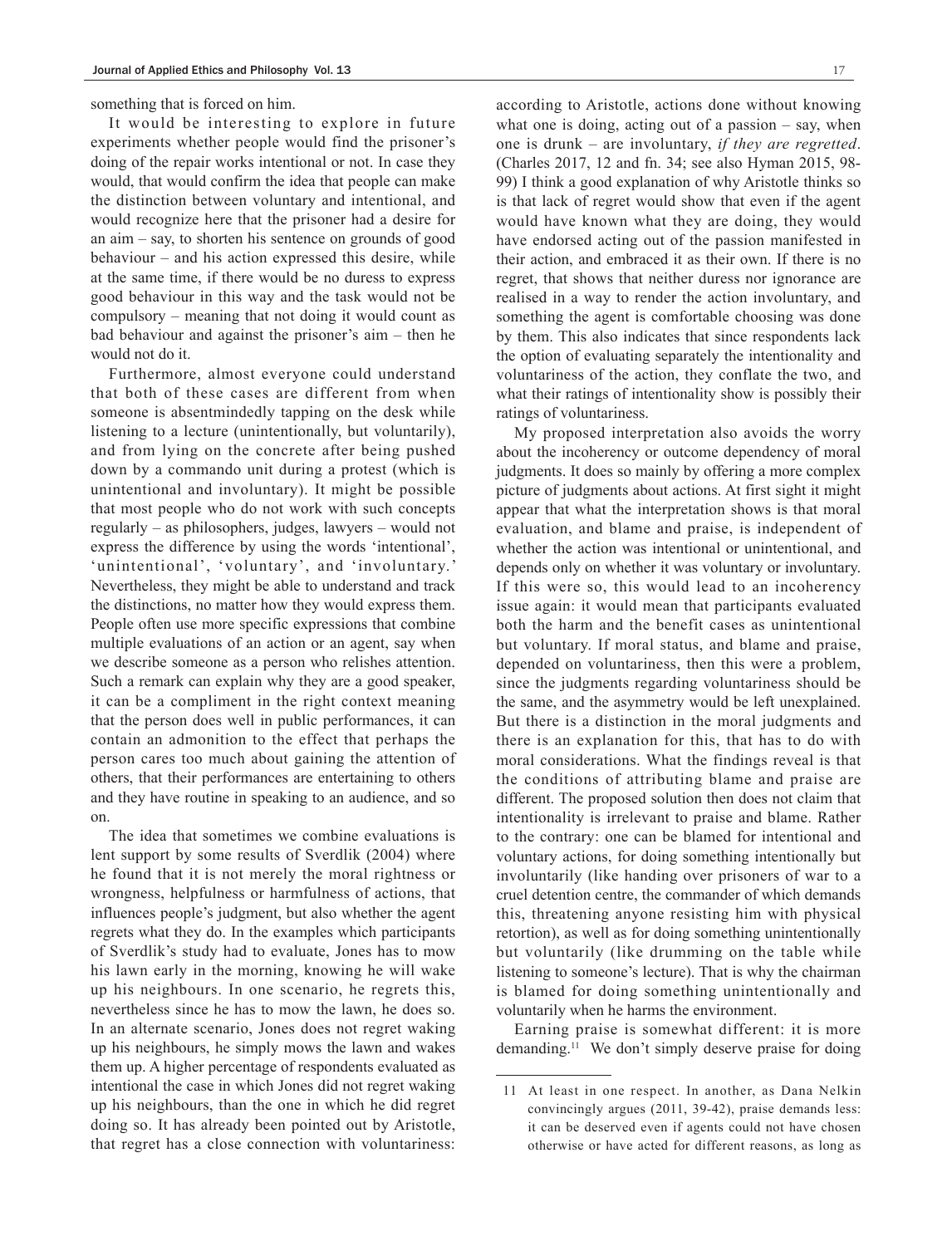something intentionally, only if it's also a voluntary action. That the action is voluntary indicates that we did not do it due to compulsion, duress, ignorance, or obligations (at least not due to obligations that we would not follow willingly). That is why voluntary actions expresses what we choose (or is in line with what we would choose). We don't need to make an actual choice to deserve praise, but our actions should be in line with how we would choose if we would do so. Doing something voluntarily but unintentionally does not in most cases deserve praise. In the case of the chairman it is made clear that while the chairman knew about the potential benefits for the environment when approving the new program, he either did not think that was a weighty reason for choosing the policy benefitting the environment – in this case their values seem to be off – or they were negligent and ignored the benefit to the environment taking it to be irrelevant – in this case his negligence can be grounds for evaluating him as unreasonable.

It was possible for the chairman to choose the policy because it was good for the environment, and he did not forego doing so because he was coerced or because he did not know that he could do so. Hence, he counts as voluntarily benefitting the environment, but not as intentionally doing so. It seems then that praise requires agents to do something morally beneficial both intentionally and voluntarily in order to deserve praise for it. If the chairman would care about the environment and would take the benefit for the environment at least as one among several reasons for choosing the policy that could already be enough for him to deserve praise.

The first view of praise and blame, allocating them based on intentions, could be depicted like this

| <i>Psychology of the action/results</i>   Intentional | Unintentional                     |
|-------------------------------------------------------|-----------------------------------|
| Moral desert                                          | Praise/blame   No praise/no blame |

#### **Figure 3** *Simple View of praise and blame*

This could be called the *Simple View of praise and blame* (SV), which would claim that whether or not someone deserves praise or blame for something depends only on the psychological background of their action and its results, namely on whether or not they acted knowingly for a reason aiming at the attainment of what they wanted, and whether what they deserve is praise or blame depends on the moral status of the action or its result.

The more complex view I outlined in the preceding paragraphs, and which is I think lies behind the participants' judgments is the following

| Psychology of<br>the action<br>Absence of<br>exculpating factors | Intentional                           | Unintentional                         |
|------------------------------------------------------------------|---------------------------------------|---------------------------------------|
| Voluntary                                                        | Praise possible /<br>Blame possible   | Praise impossible /<br>Blame possible |
| Involuntary                                                      | Praise impossible /<br>Blame possible | Praise impossible /<br>Blame possible |

## **Figure 4** *Voluntary-intentional asymmetrical view of praise and blame*

The asymmetry that we see in people's judgments regarding actions that have unintended negative results and actions which have unintended positive results could be interpreted then along the following way: in the case when the chairman accepts the policy which will have a positive effect on the environment, the information about the environment is irrelevant to him. He chooses based on the company's interests. He had the chance to make a choice in the required sense, however he cannot be said to have acted for the reason that the policy would benefit the environment, he merely did not take that as a reason against the policy. He goes along with the force of the financial considerations. This is not something bad, since he merely ignores a positive result. Hence, he is not blamed, but not praised either, since he didn't do anything praiseworthy; he did not deliberate whether or not to choose the policy and then decided on the basis of the positive impact on the environment to go along with it. So, one might say that in this case he benefited the environment unintentionally, but voluntarily (unless he regrets it, but the example doesn't mention this), and hence he is not praiseworthy.

In the case when the chairman chooses the policy despite the fact that he knows that it will harm the environment the situation is relevantly different. In this case the chairman has the information in the same way as in the previous case, he chooses to ignore it in the same way, and to act solely on financial considerations – the psychological side, the structure of intention, is the same –, however going along solely with the financial considerations while being aware of reasons against them does imply that he could have chosen to do otherwise. And the blame that people assign to the chairman in such cases reflects that ignoring morally relevant considerations and going along with the pressure coming from his job do not exculpate the chairman from blame for morally bad and foreseen results of his action. While

they did the right thing because they recognised that reasons call for acting in that way. Such actions conform to the idea of voluntariness endorsed here which does not require freedom from determinism, simply the absence of potentially exculpating factors.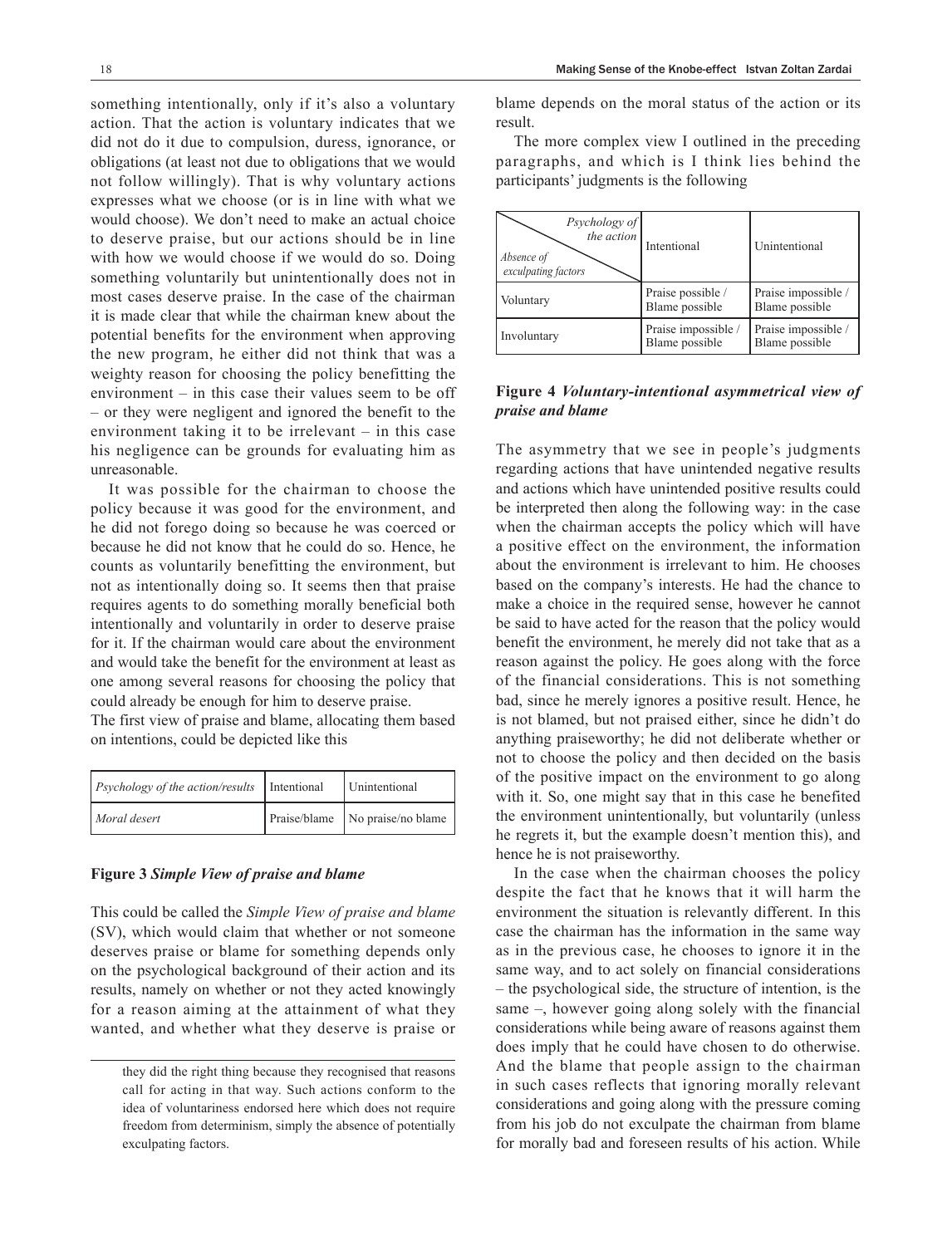the chairman can claim involuntariness, people would probably challenge him and deny that the pressure of his job and the company's interest were enough to outweigh choosing differently. Thus, the chairman cannot claim either duress or ignorance.

8. My proposal could be further explored with experimental studies. Here my only aim was to show that interpreting the experiment in light of the distinction between intention and voluntariness enables us to understand why agents blame the chairman – he harmed the environment voluntarily. The distinction also throws light on the underlying asymmetry of the criteria of deserving praise and blame, which then explains why the chairman did not deserve praise, although in both cases his relevant acts were unintentional but voluntary. The goal was to provide a plausible, novel understanding of the experiment's results. The majority of interpretations in the literature maintain that the evaluation of the harm condition is surprising, and that of the help condition is understandable, since the agent seems to cause harm and help the environment unintentionally. This essay tried to show that the Knobe-effect can be interpreted in a coherent way. Such an interpretation makes sense of the reactions of the participants as rational and systematic. The essay works on the assumption that since qualifying actions as intentional or unintentional, voluntary or involuntary, and praising and blaming, are central practices that people rely on every day in manners of all weight – from child raising, through workplace debates, to sorting out legal and political issues – explanations which posit that people are systematically wrong or misled are only fallback options we should resort to if we cannot explain the experiment in other ways.

It is possible that even if we would set up an experiment in which we supply people with training to make their intuitive grasp on what is intentional and what is voluntary, when it comes to judging the agent's bringing about a morally bad or a morally good side-effect, peoples' judgment will be influenced and distorted by the moral quality of the side-effect. That is, if the side-effect is morally bad, they will claim that the action was intentional and voluntary, and if the side-effect was morally good, they'll claim that the action was unintentional and involuntary. This would indicate that peoples' judgments of the intentionality and voluntariness of actions *are* distorted by their moral evaluations of the action and its results. That is, it is possible that peoples' judgments would display the correct asymmetry between praise and blame, but for the wrong reasons. This is of course only true if the role of the conceptions of 'intentional' and 'voluntary' which ordinary English speakers use are not meant to simply express that they want to blame or hold an agent responsible, or that they find the agent's actions morally bad (or good, and then praise or commend them). This is one interesting option to discuss: what if when people talk about intentional and voluntary action they are talking about actions that they want to hold agents responsible for, and blame or praise them for it? In this case I would be wrong to say that their use is distorted. What we would get with the experiments would be perhaps instances of correct usage. In that case, to see how people actually use these concepts and what they mean by them, what their conceptions of intentional and voluntary are, and what their functions are in communication we should study their actual usage more. If this is so, then Gustav Lymer and Olle Blomberg (2019) may be right when they claim that we should rely more on natural exchanges when setting up experiments: even tiny differences in sequencing of information can change peoples' evaluations of cases, hence constructing artificial vignettes will almost always be misleading.

The other possibility is one where we stipulate a correct, objective practice of responsibility, blaming and praising, and would treat intention and voluntariness as criteria which can be objectively – impartially and fairly – characterised. This would fit well my insight that the evaluations should be applied symmetrically to the help and the harm case, and that what should explain the differences in the outcomes is that people focus on blaming and praising so much, that this distorts their judgments (rather than simply the moral character of the side-effects causing such distortions).

9. In this paper I presented the distinction between the intentionality and voluntariness of actions, drawing on recent work by Hyman. I used this distinction to support the idea that the allocation of praise and blame is asymmetric: blame can be deserved if one does something either voluntarily or intentionally. In contrast, earning praise is harder: one has to act both voluntarily and intentionally to deserve praise. I then showed that these two ideas together can offer a new interpretation of the Knobe-effect. The core idea is that the chairman was blamed because he acted voluntarily. He didn't earn praise since he did not benefit the environment intentionally. Whether this is really how people judged the case would need further empirical investigation. Independently of the results of such an investigation, I think the distinction between the intentionality and voluntariness of actions is important and can be defended on its own terms, and the same is true of the idea that praise and blame are asymmetric.

### **References**

St Thomas Aquinas, (1920), *The Summa Theologia of St. Thomas Aquinas* (revised ed.), London: Benzinger Brothers.